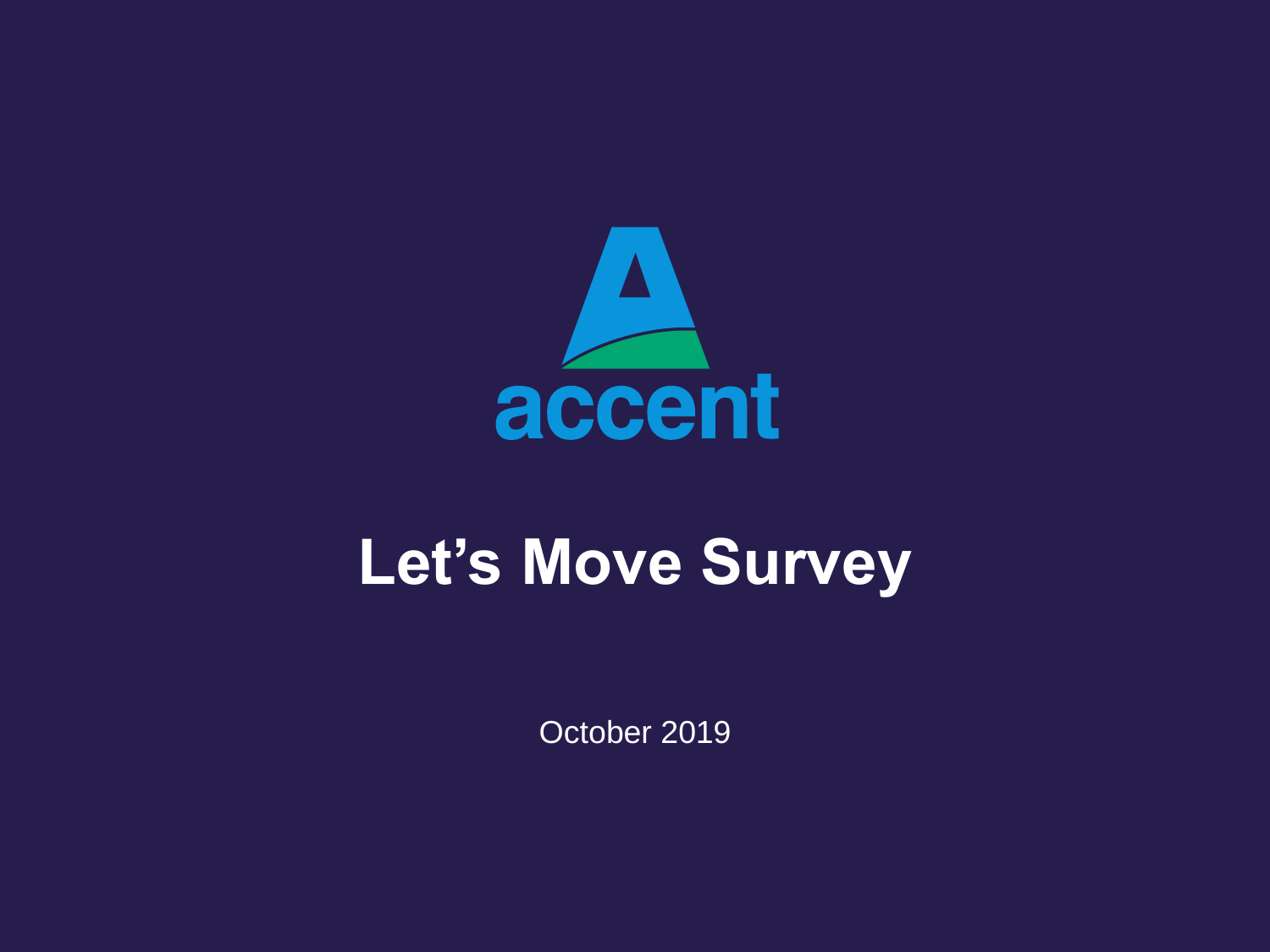#### **Background**



#### **Commissioned by:**

Lisa Watson, ICT Business Partner

#### **Rationale:**

A survey to explore customers' experiences of using Accent's online lettings facility Let's Move. Our aim is to make it easy for customers to apply for a home which matches their needs, and ensure that they have all the information they need to help them settle in.

#### **Sample size:**

All customers who had successfully secured a tenancy with Accent between August and October 2019, and were thought to have used Let's Move, were invited to take part in this survey. The survey was carried out exclusively by email. Two attempts were made to contact those who were eligible to take part.

In total the survey yielded 26/239 responses (10.9%) with a margin of error  $±18.4\%$ .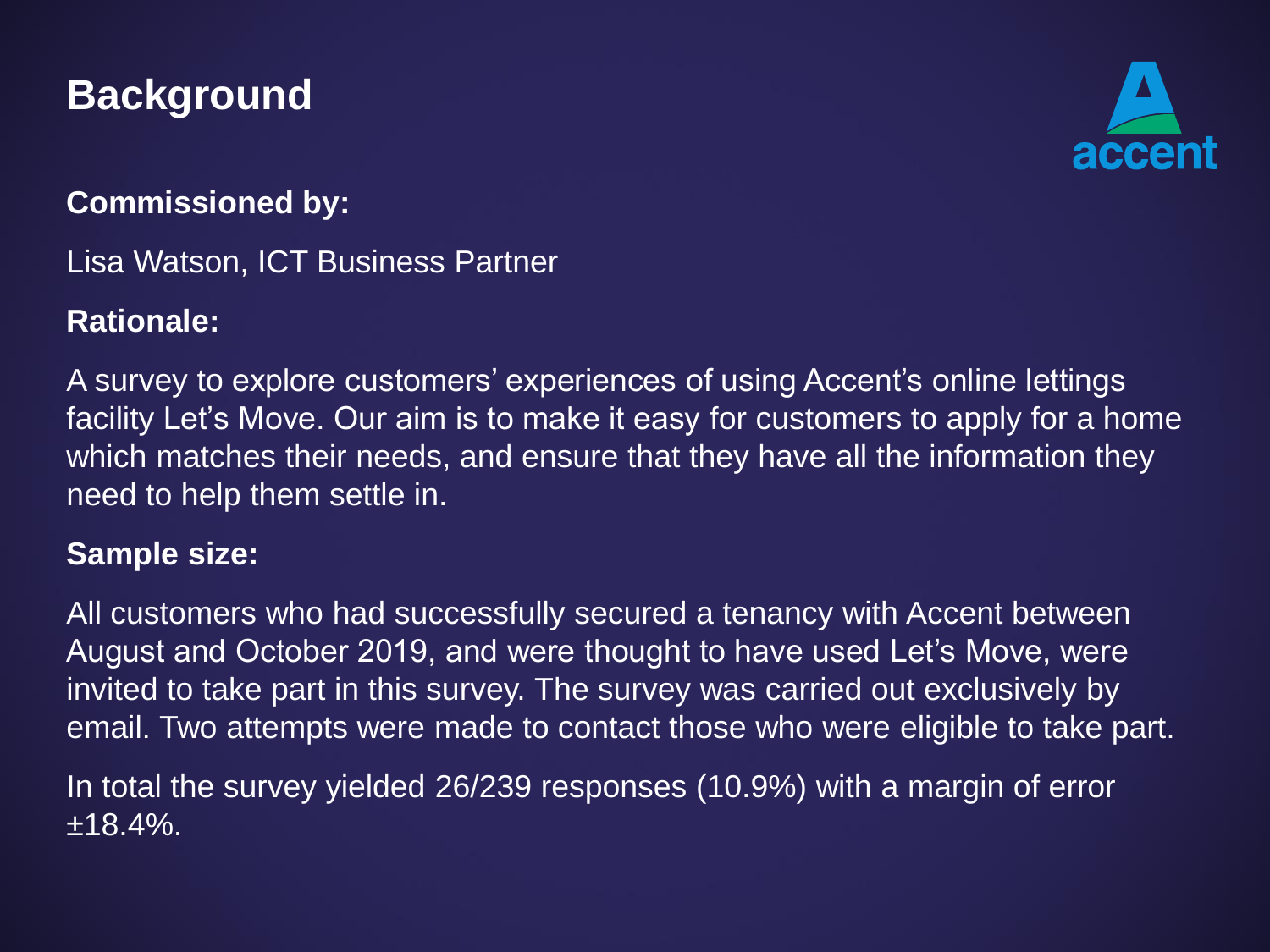#### **Responses**



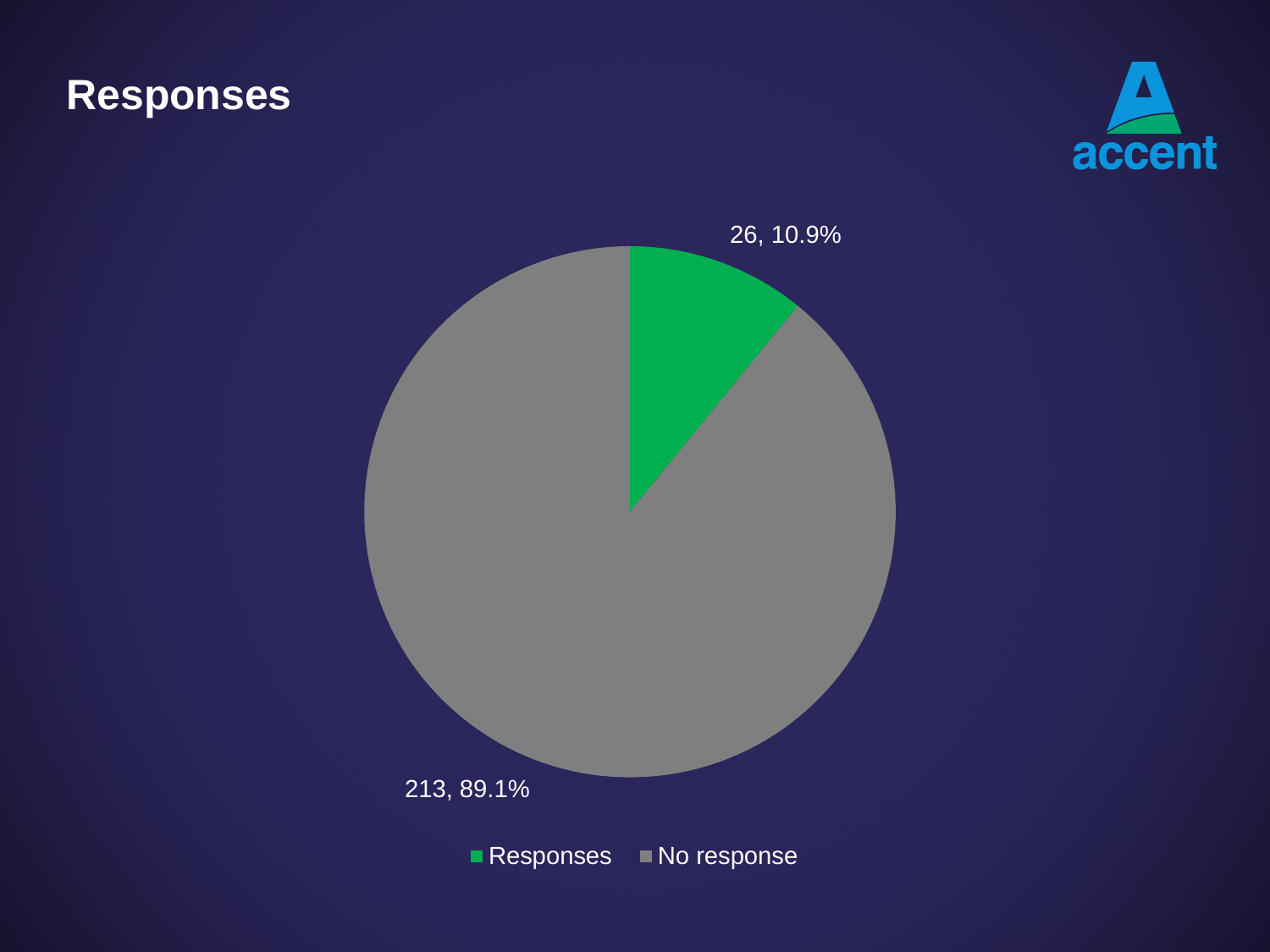#### **Responses by Region**



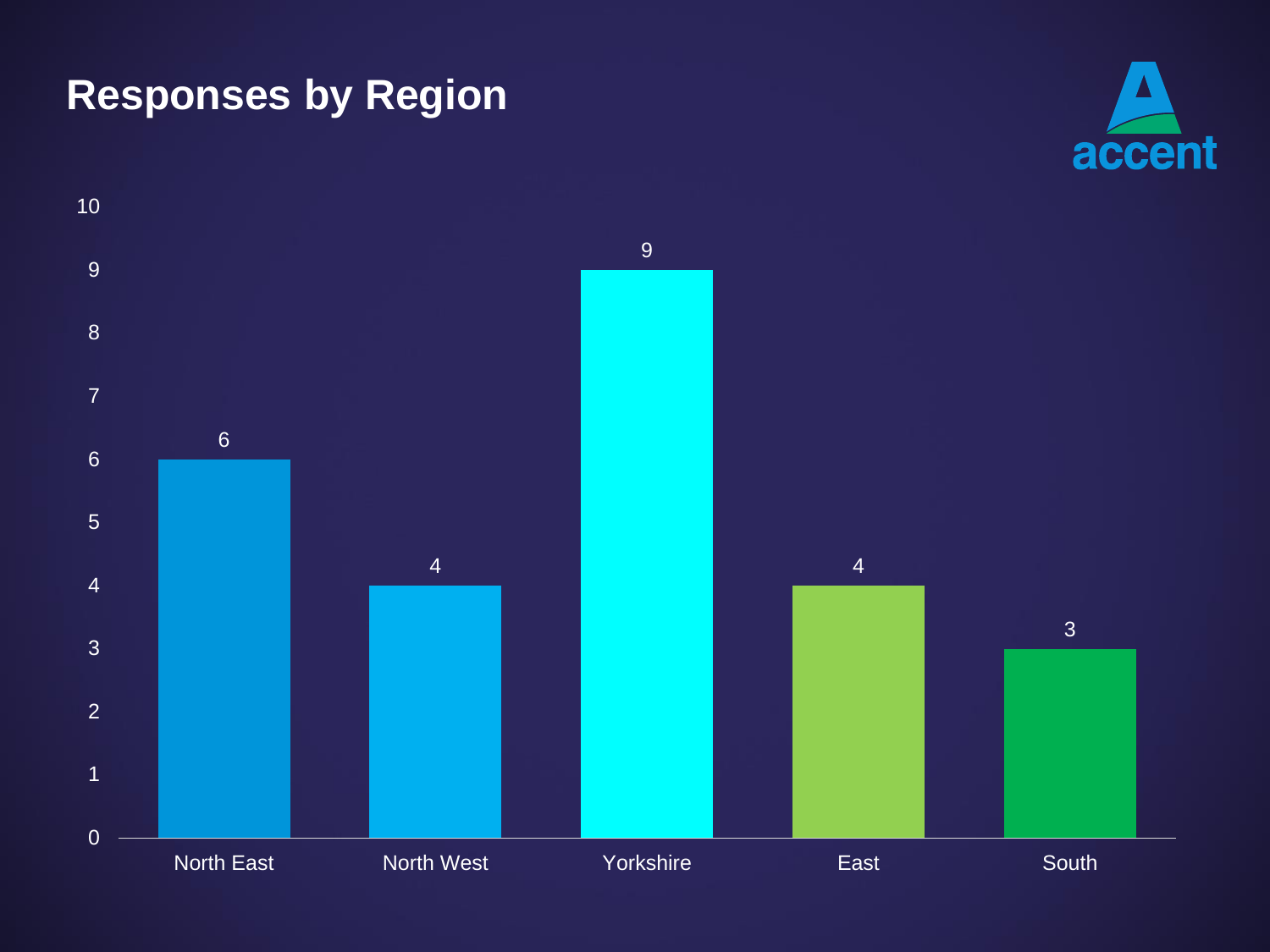#### **Responses by Age Band**



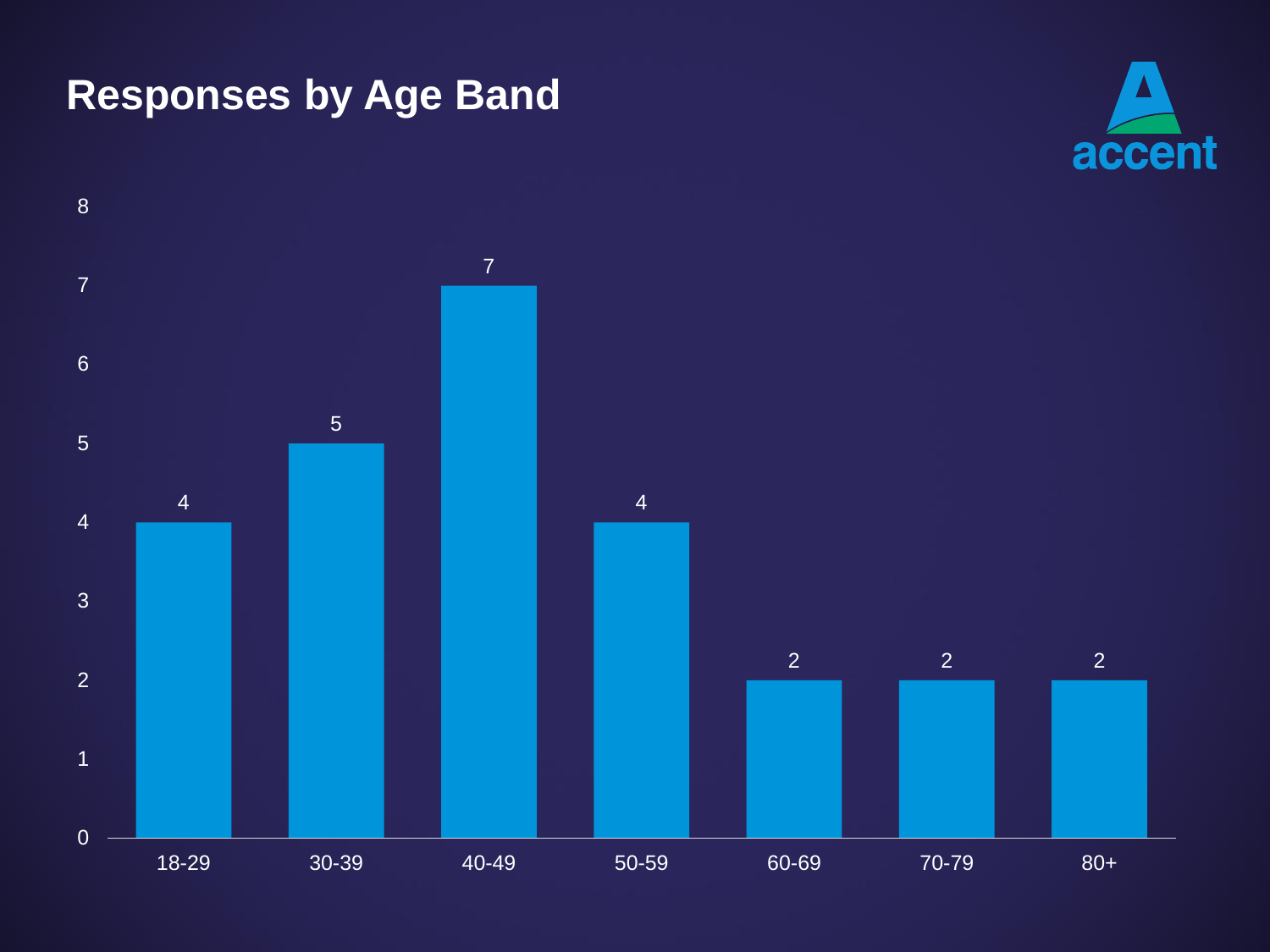## **Responses by Tenure Type**



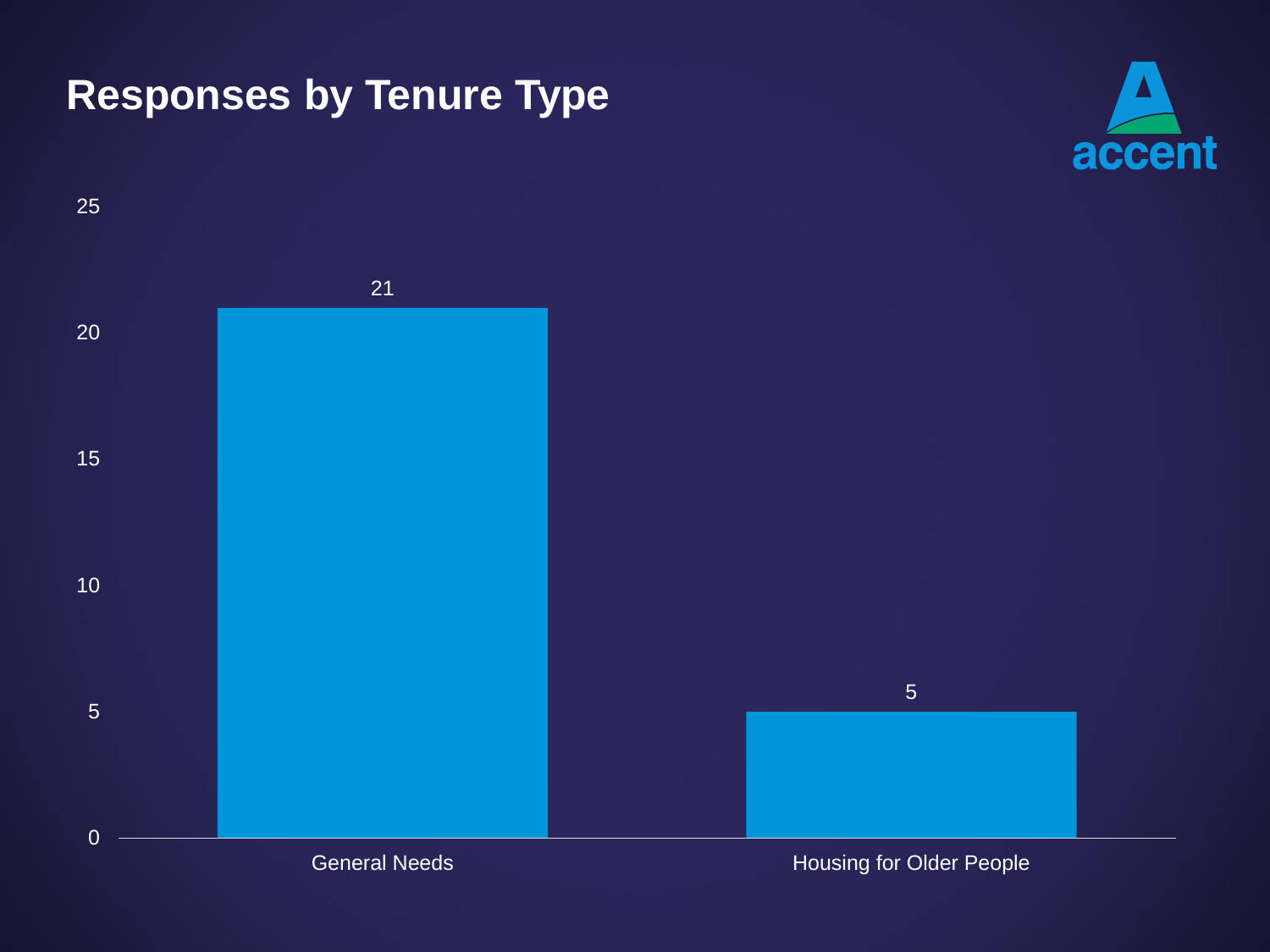#### **Thinking about your experience using 'Let's Move', to what extent do you agree with the following?**



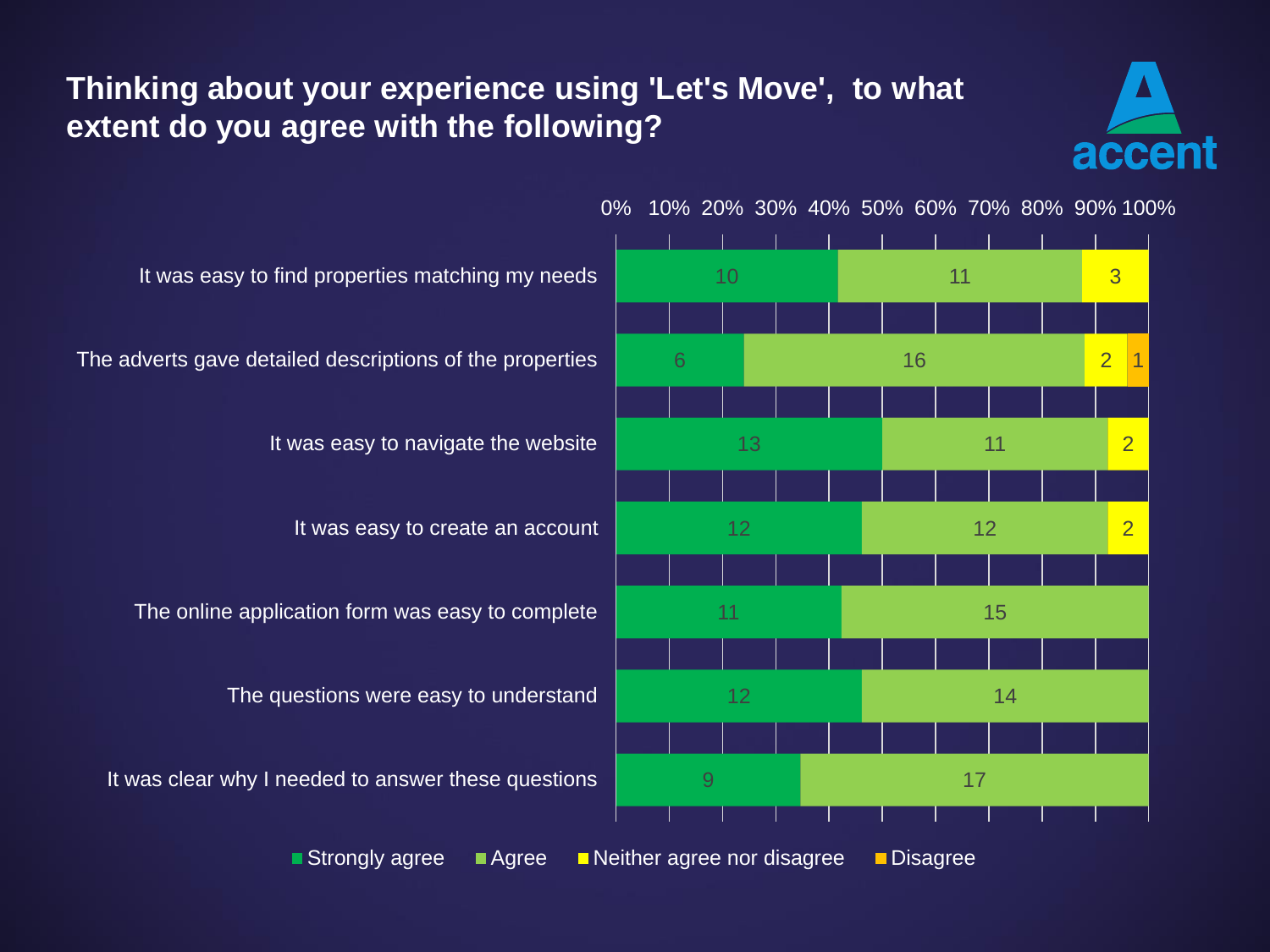#### **Did we keep you sufficiently informed about the progress of your application?**



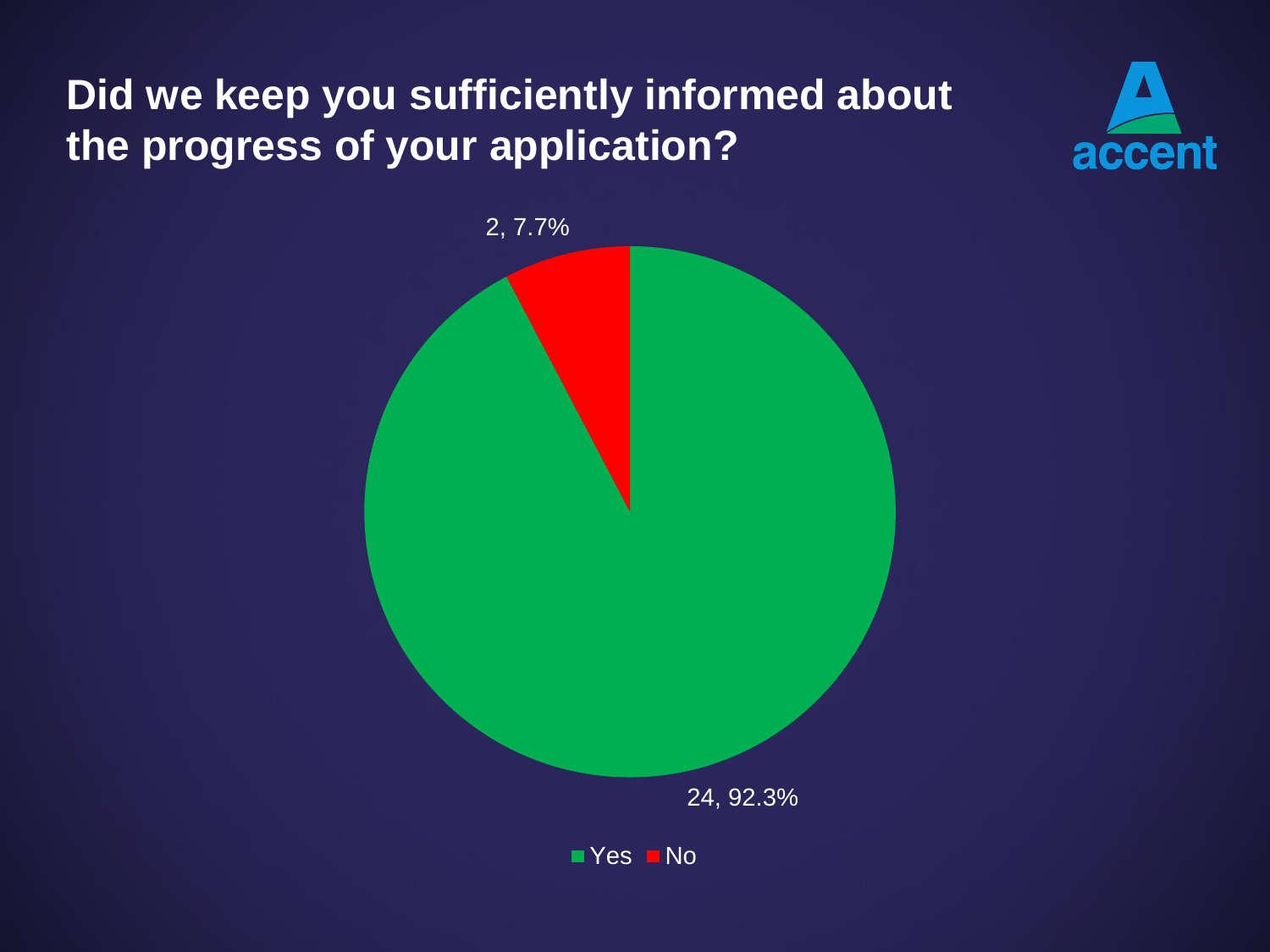## **Would you have liked more regular updates?**



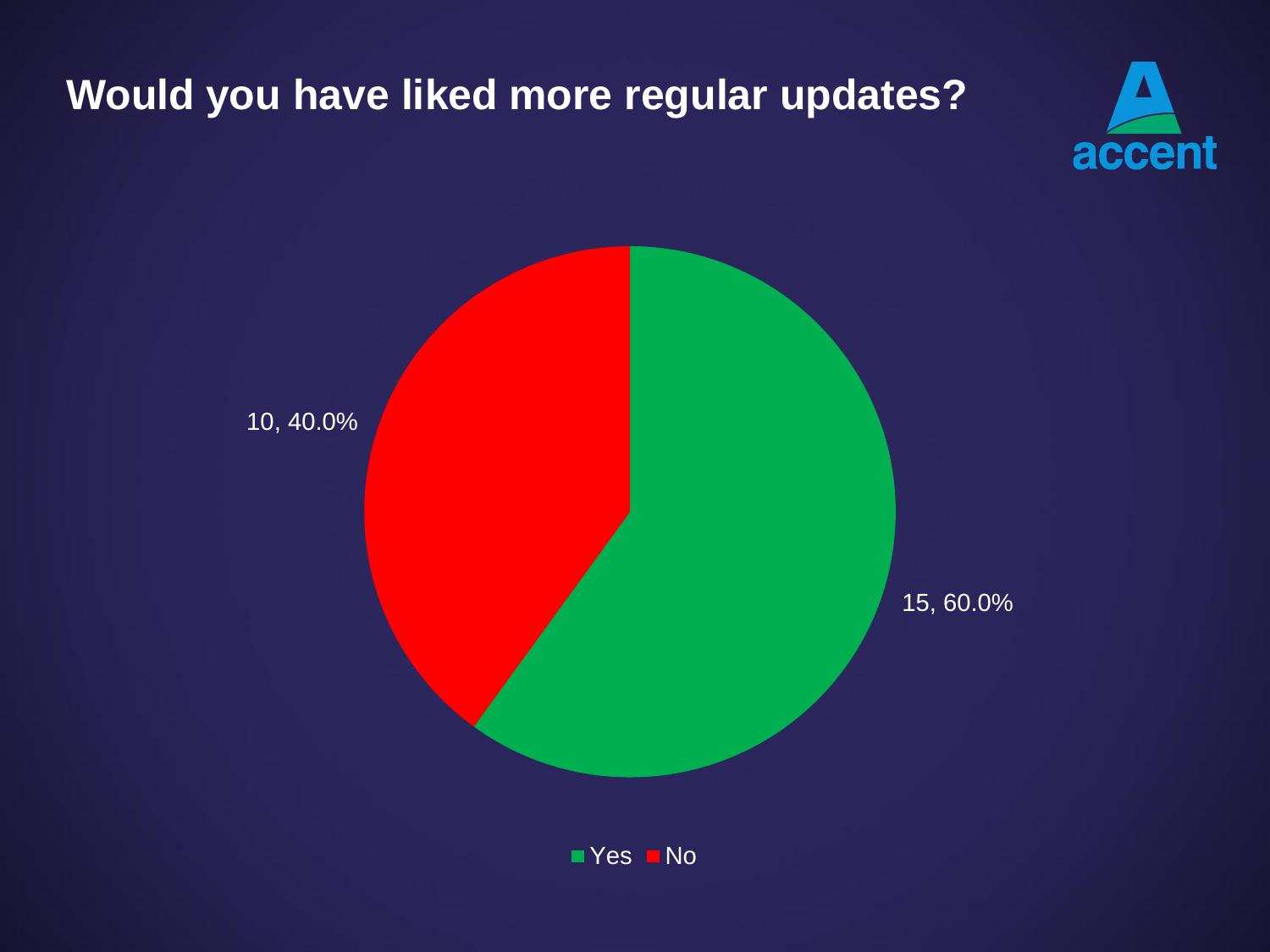## **At which additional point(s) during your application would you have liked an update?**



I had to ring on several occasions to ask about progress on my application. At one point I was told… I wouldn't stand a chance. Then someone rang me asking for more information and… I was definitely being considered. It was confusing.

#### Whilst references were being checked.

If application was successful via email, as I was always on the account to check.

Weekly emails would have been good so I knew the progress of when I would be able to sign my tenancy so I could have arranged around a move date.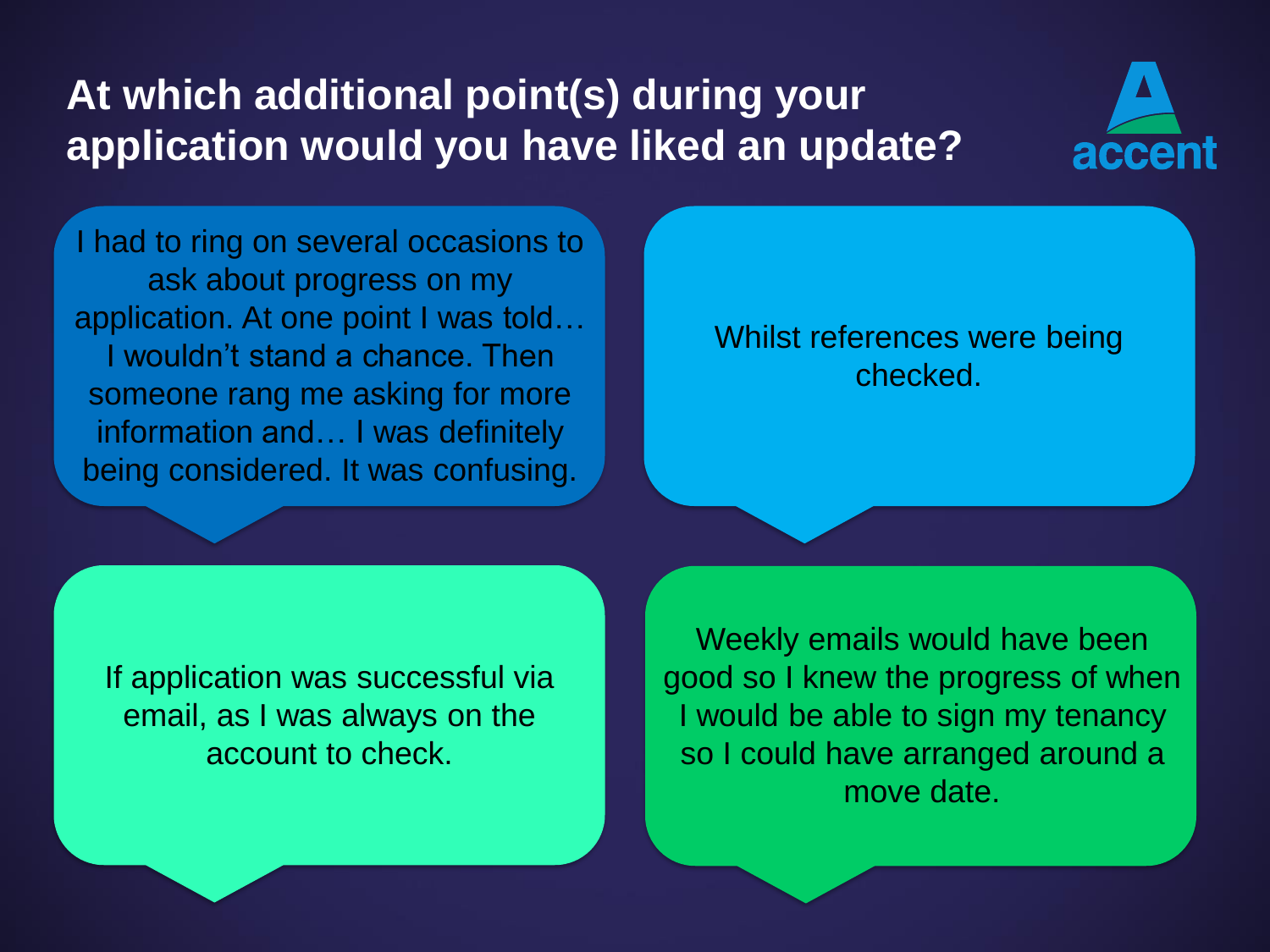#### **When you received an update from Let's Move, was it clear what would happen (or what you needed to do) next?**



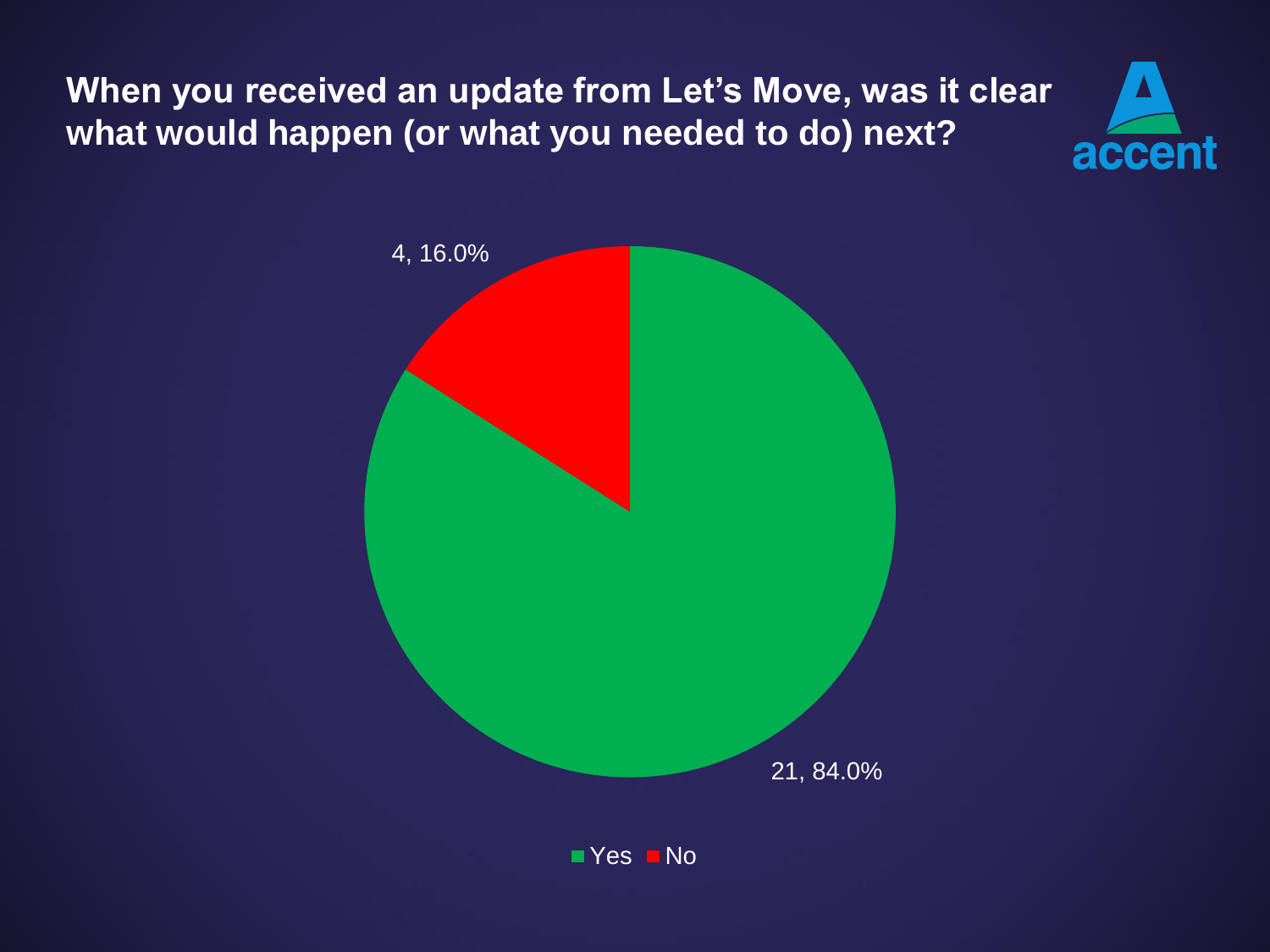## **Would you have liked to receive updates by text message?**



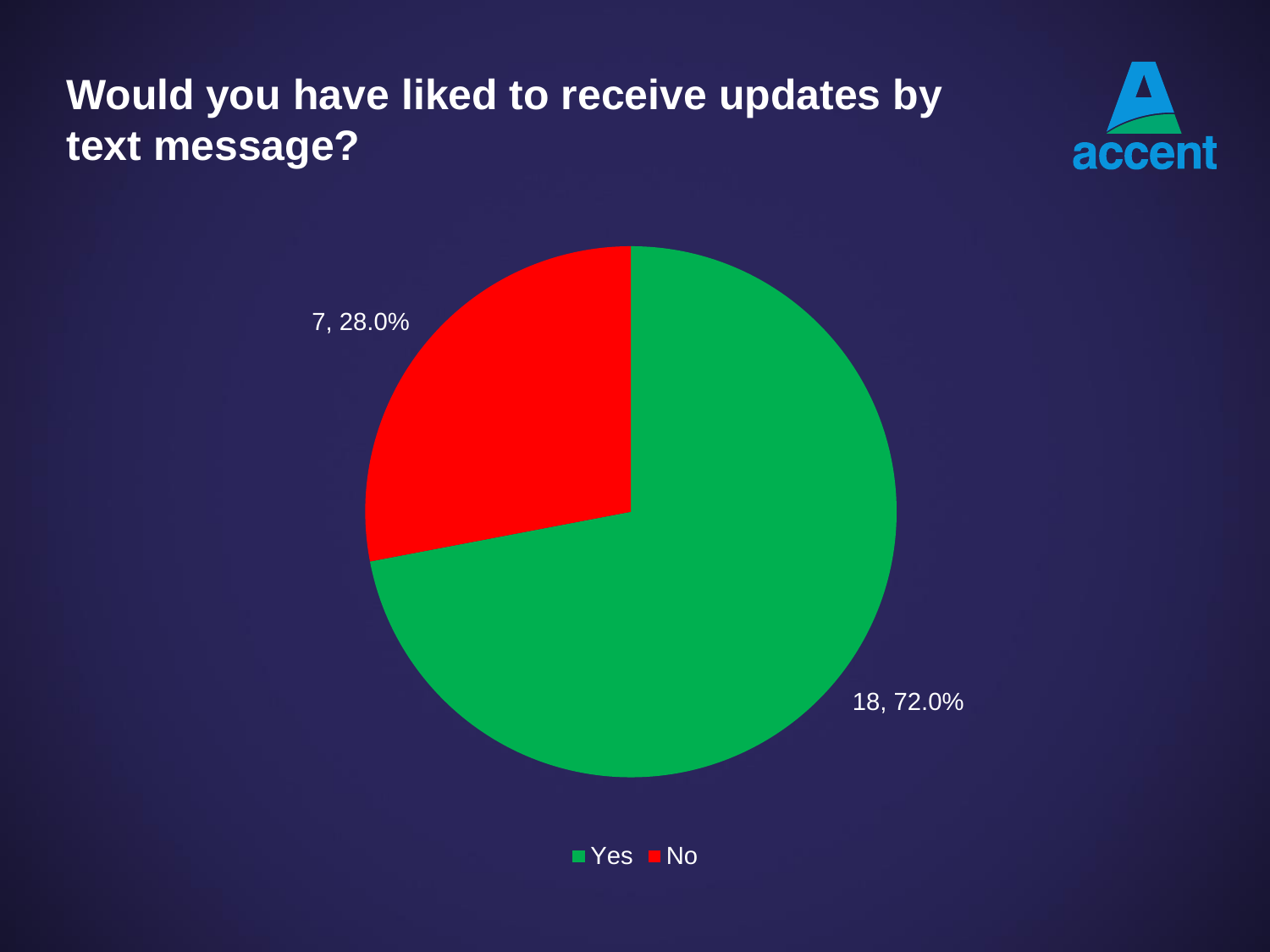## **Did you need to get in touch at any stage during your application, to raise a query?**



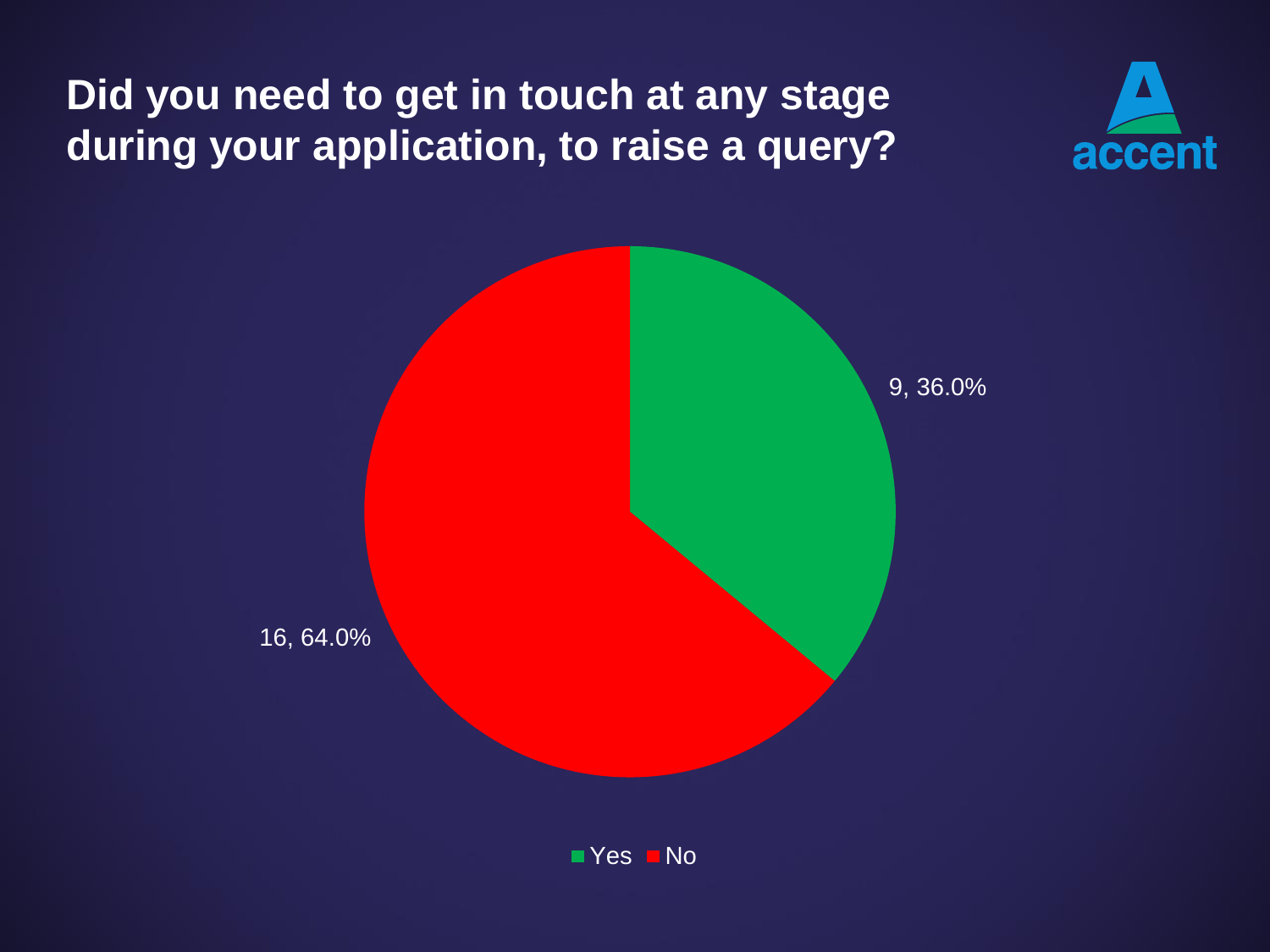## **Why did you need to get in touch? (Tick all that apply)**



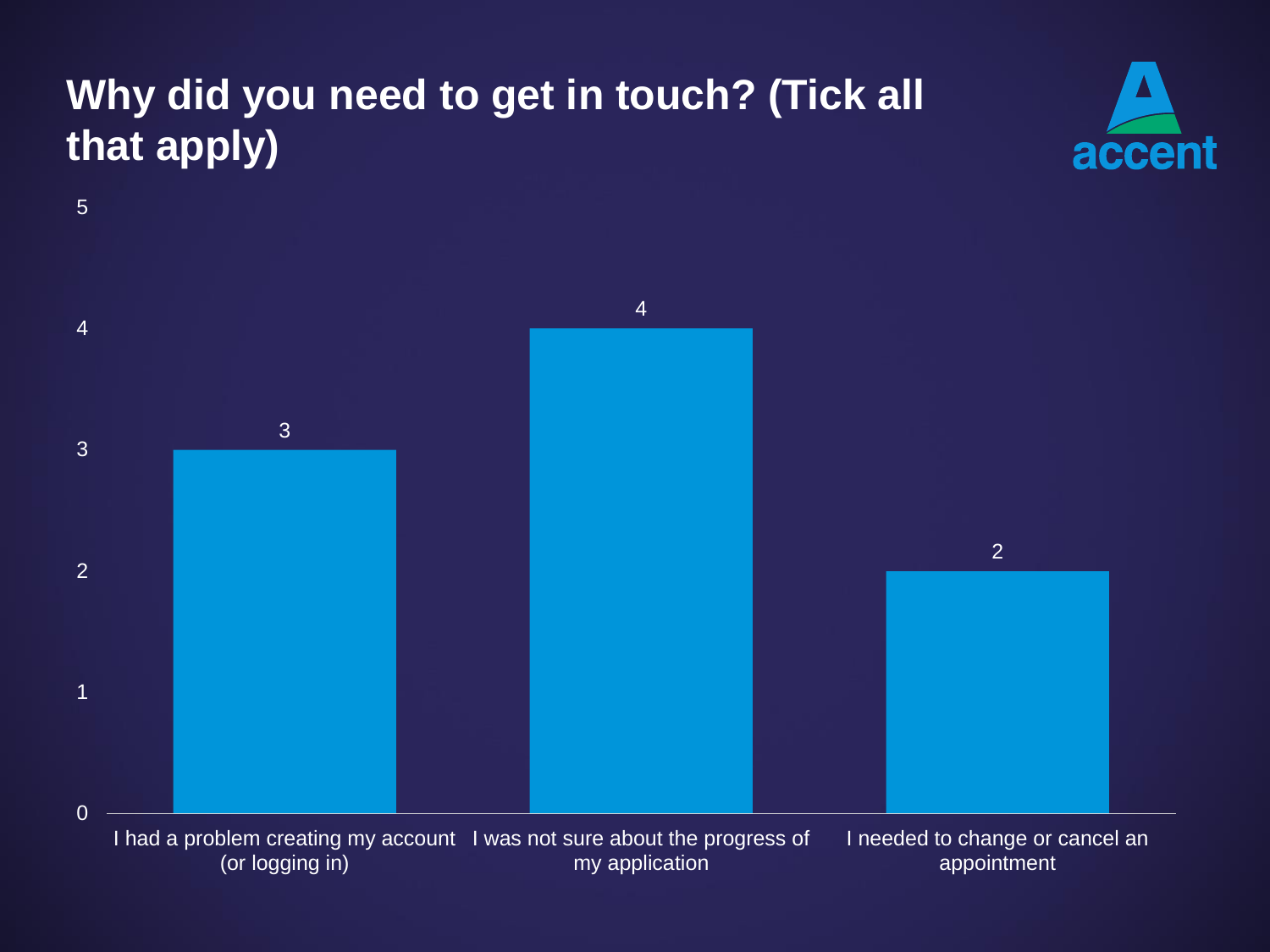#### **How did you raise your query?**



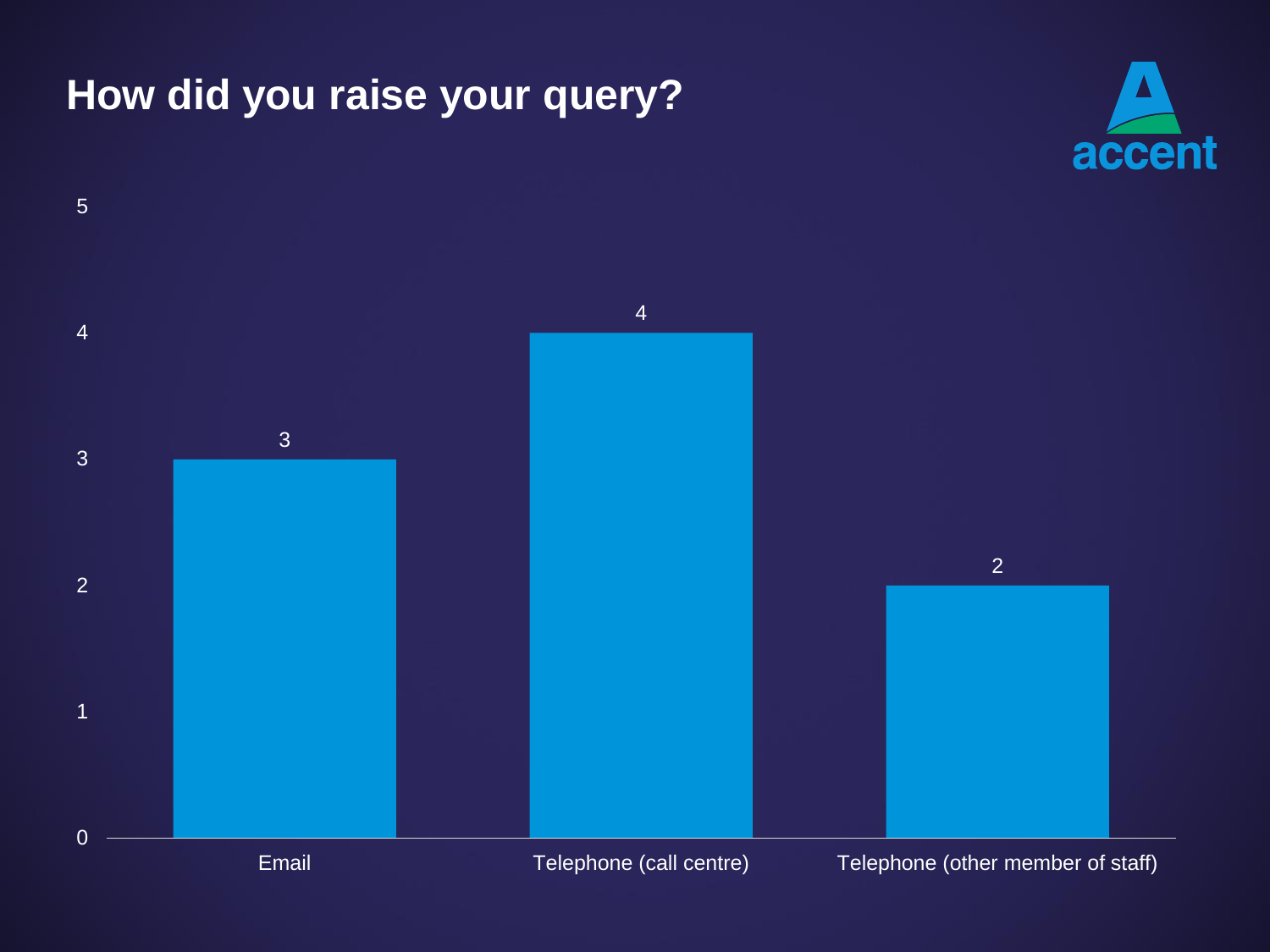#### **Were we able to resolve your query?**





■ Yes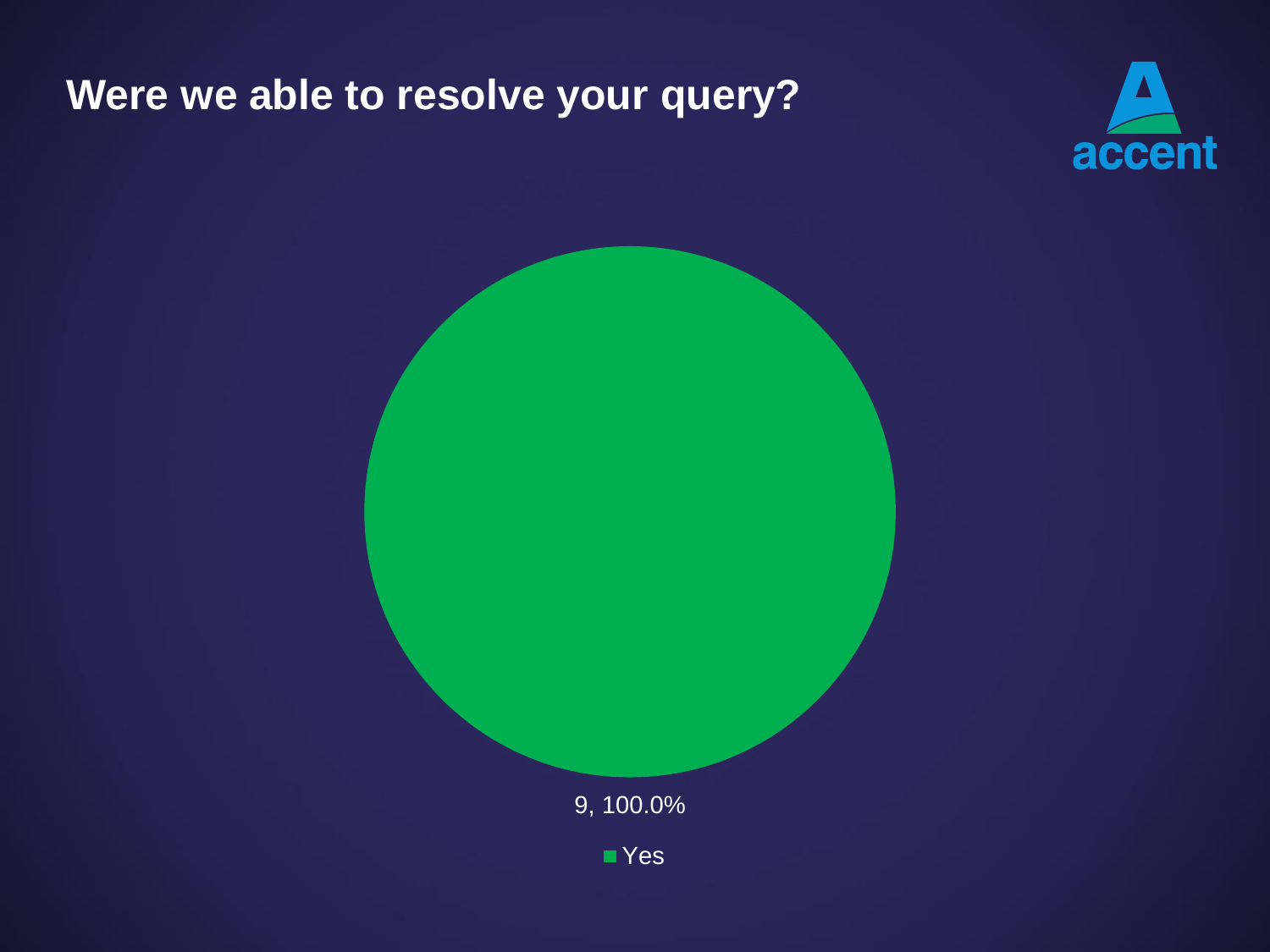#### **Did you set up property alerts, to notify you when a property matching your needs became available?**



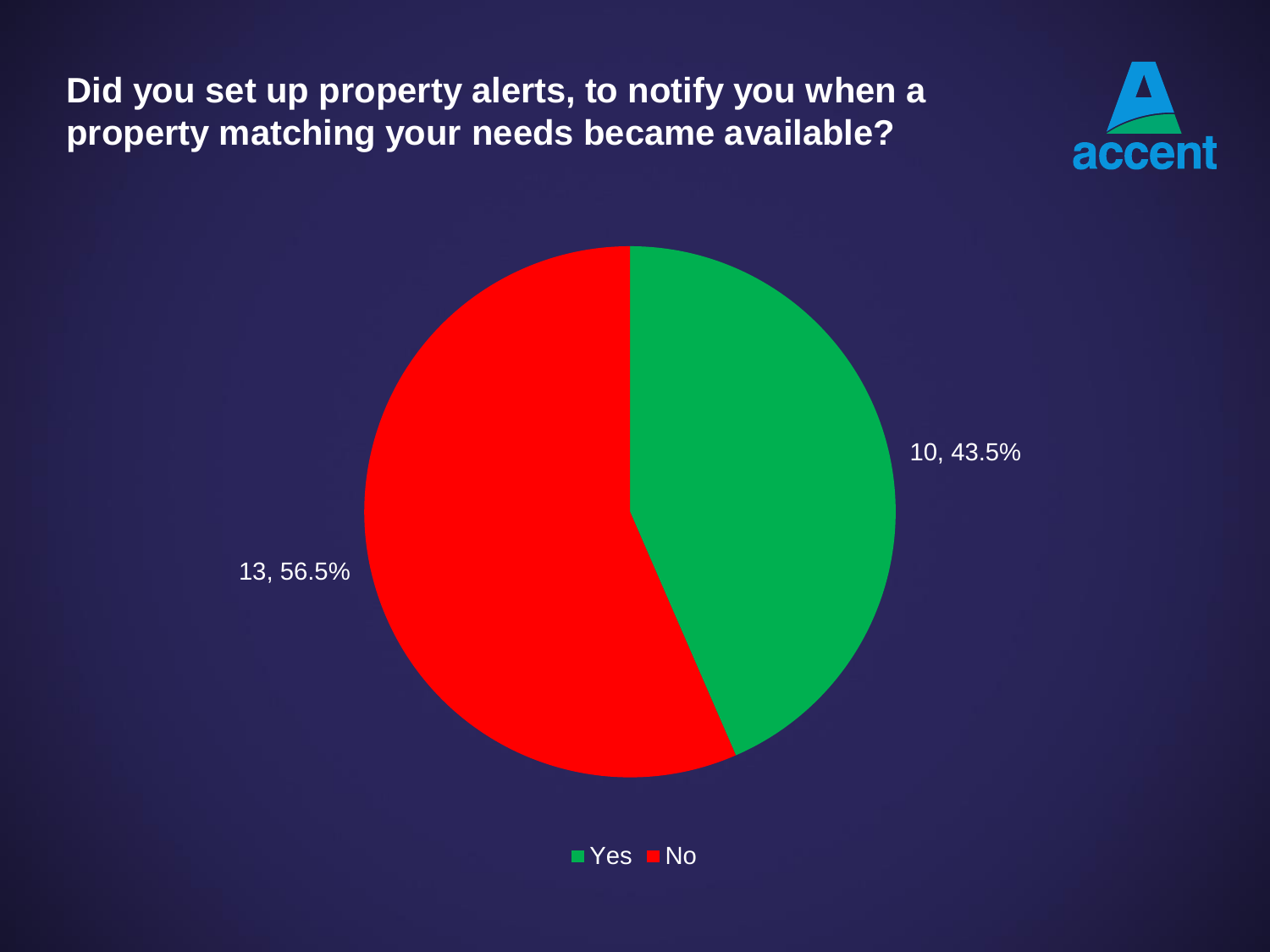## **If no, why not? (Tick all that apply)**



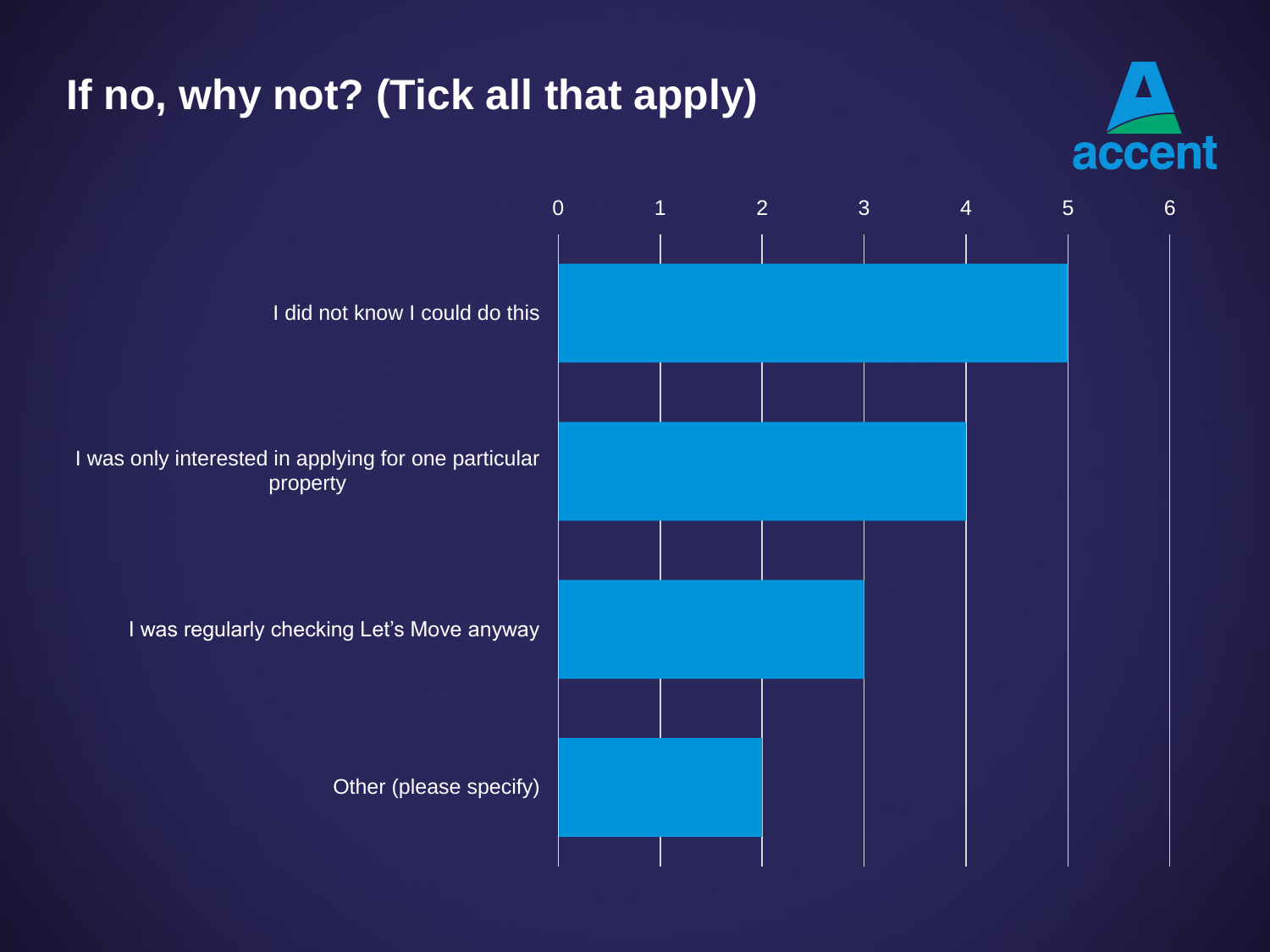## **Did you find the property alerts useful?**





■ Yes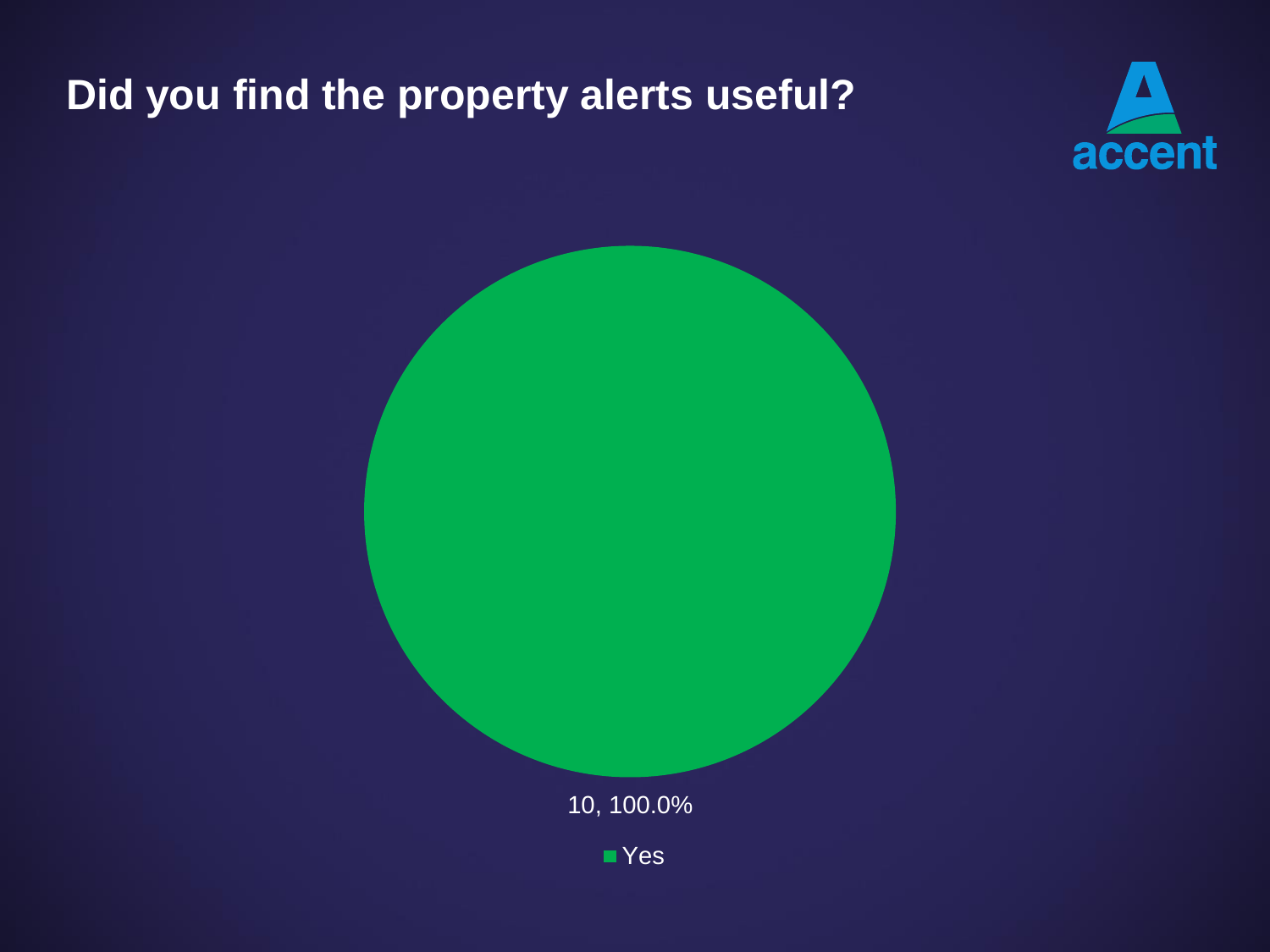**How does your experience using 'Let's Move' compare with your previous experience of applying for housing through your local council or through a letting agent (if applicable)?**



#### Found it very simple and straightforward. **Complete and Straightforward.** Quick, efficient and no hassle.

No comparison. So much more efficient and more compassionate [regarding] application.

'Let's Move' is the best agency and I had [the] best experience! Thank you!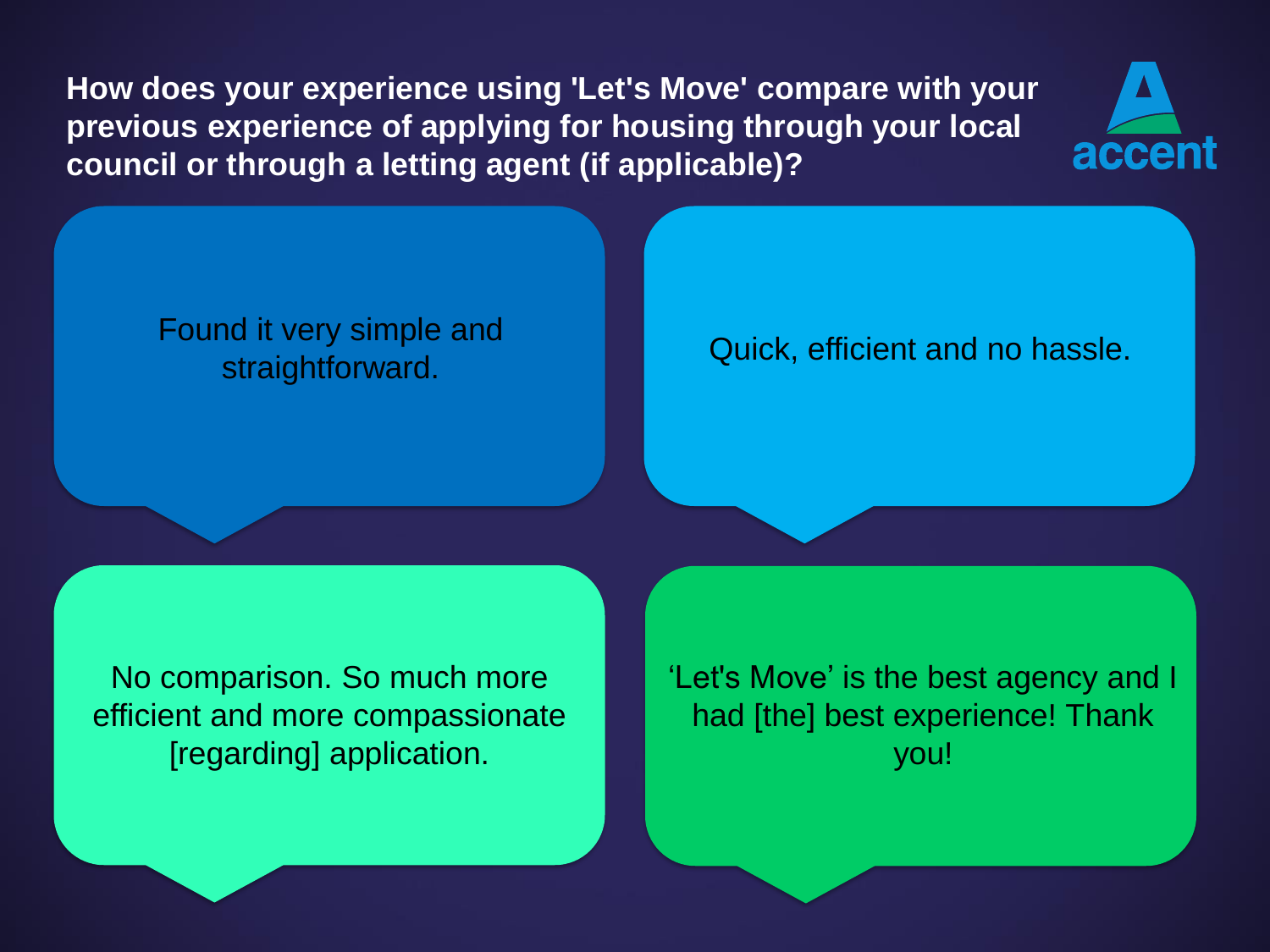**Did the welcome meeting tell you everything you needed to know about your new home, your tenancy and the services that Accent provides?**



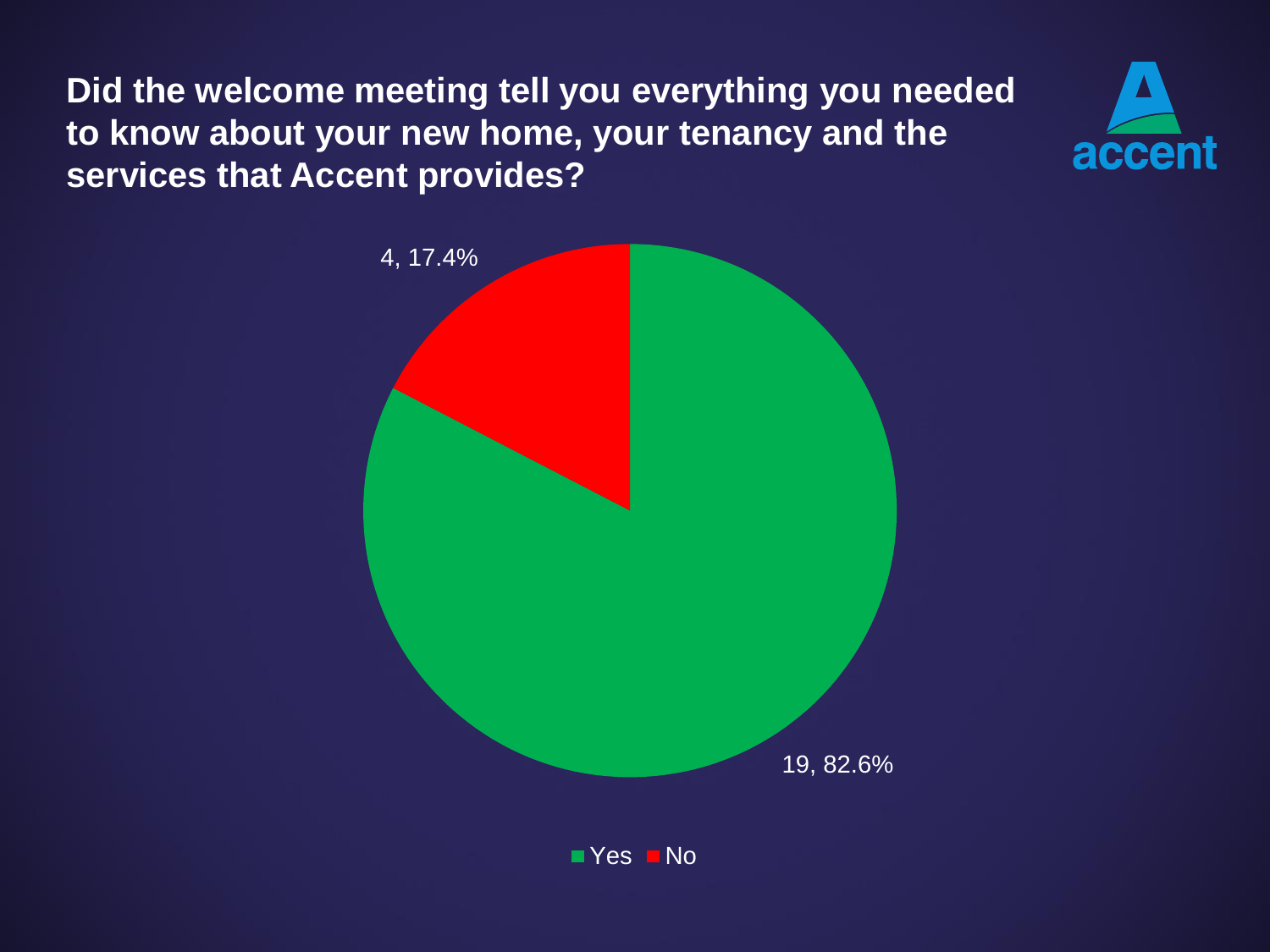## **Do you think the video was the most effective way to communicate this information?**



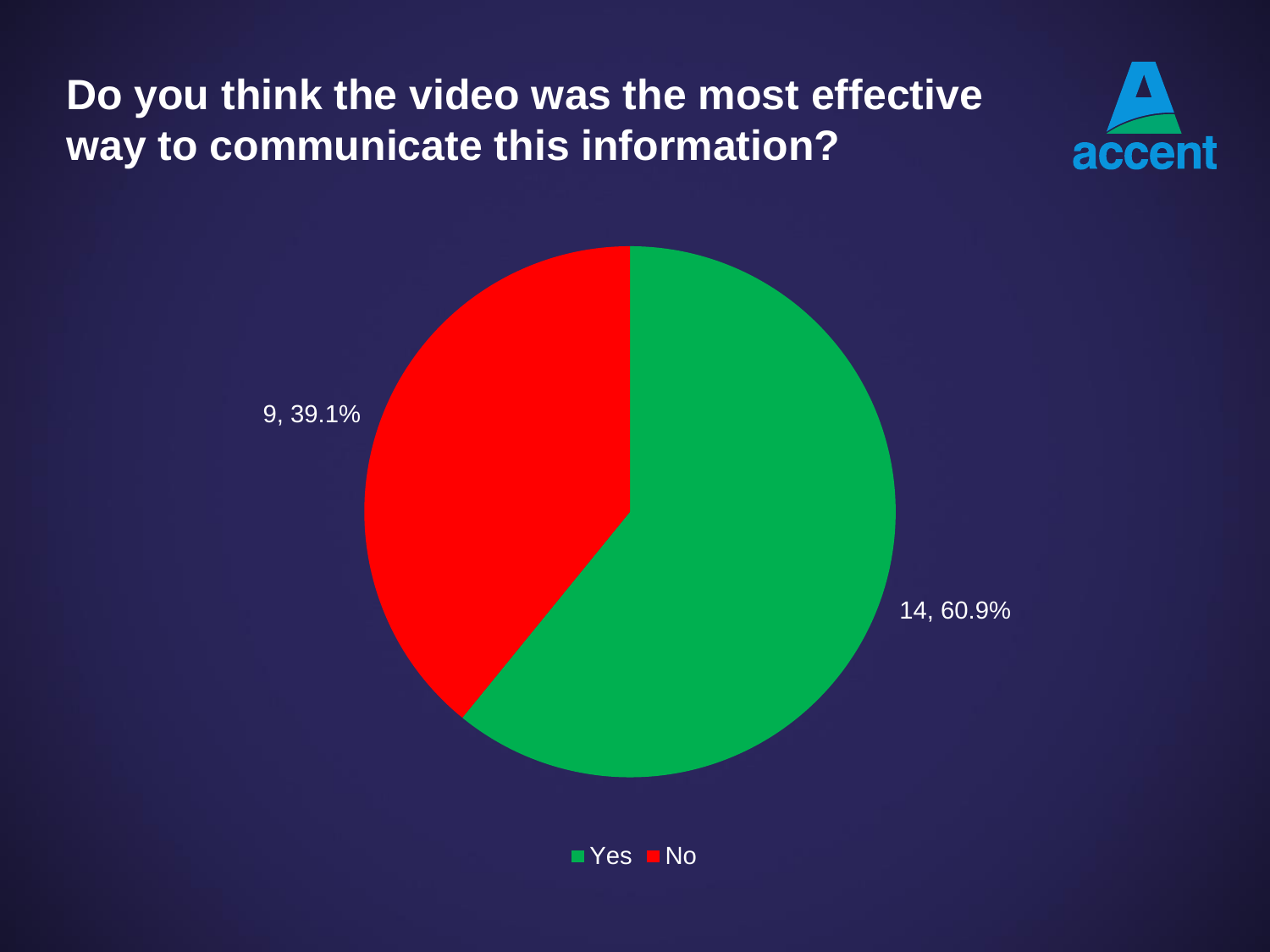#### **Is there anything that was not covered in the video, or anything you would have liked more detail about?**



When we had the meeting with the housing officer we were told that we would have to pay one month in advance and one month. We were not expecting to have to pay almost £1000 in rent and had to borrow money from family. This needs to be made more clear at the beginning of the process.

I was not told about the next door neighbour who had been causing problems for previous tenants.

I absolutely agree with the information in the video! This is perfect way!

I wasn't made aware who my gas and electric company were so needed to call around to find out.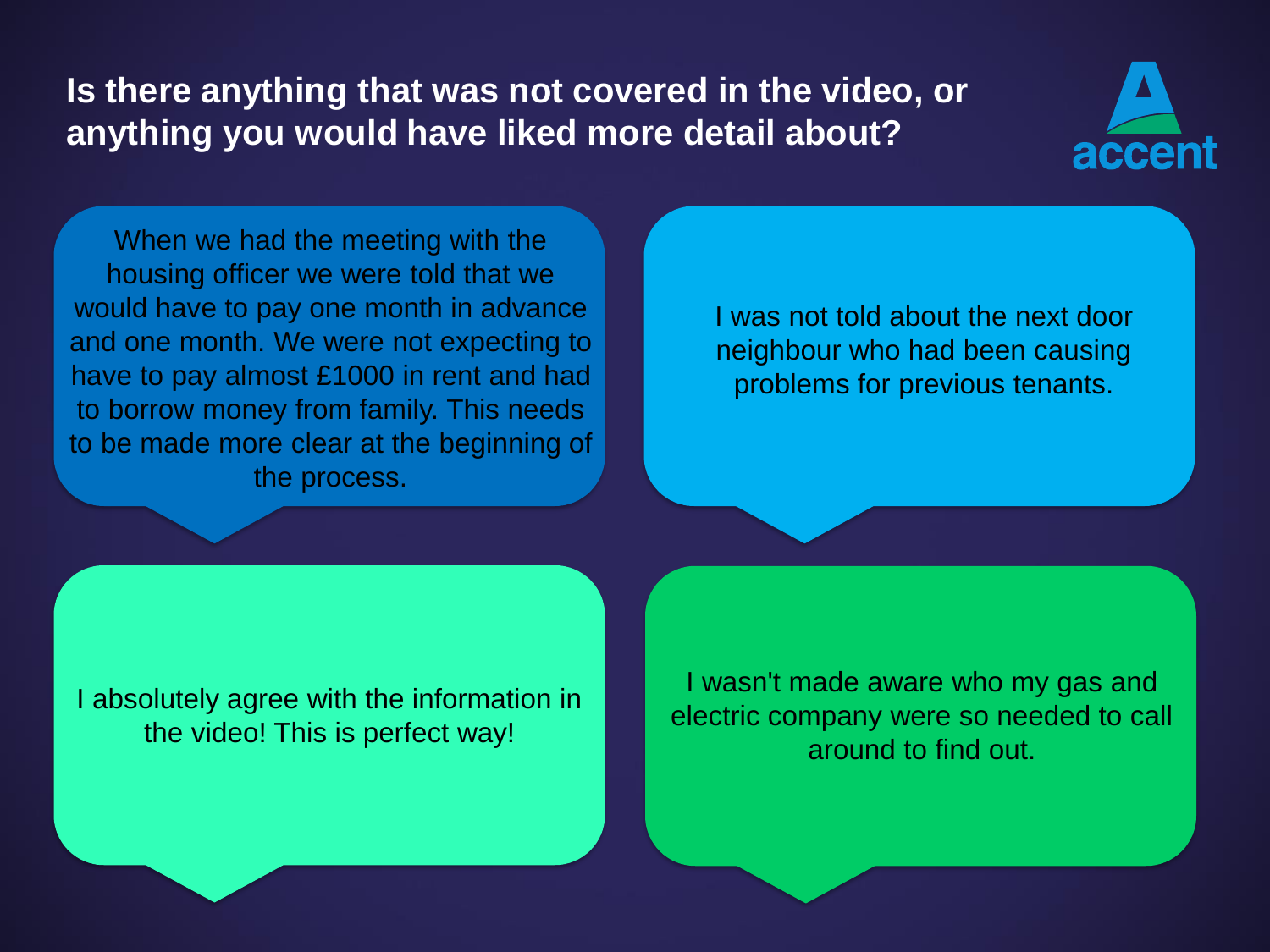## **Did you continue to use the online facility (MyAccount) to manage your tenancy?**



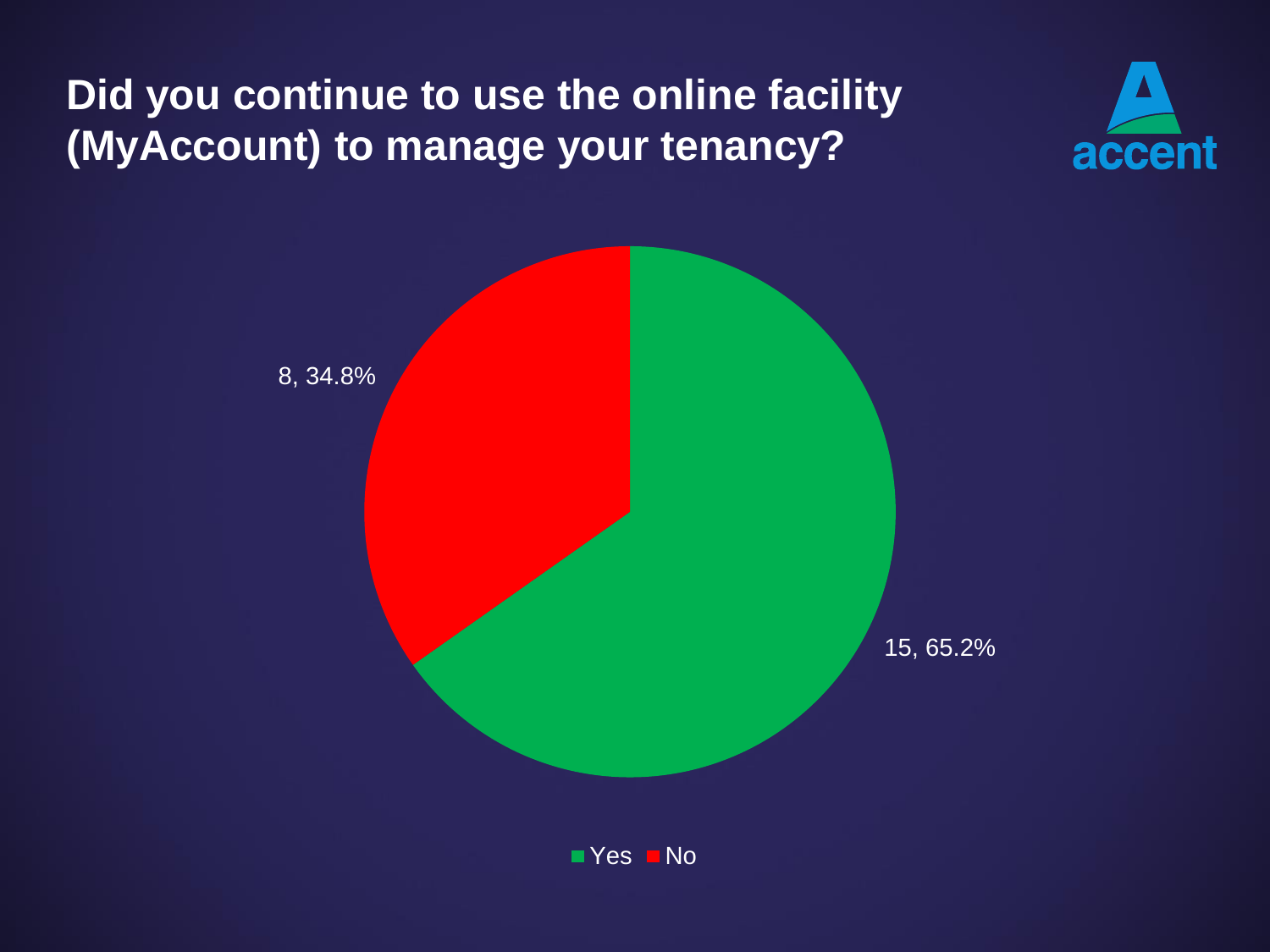#### **If no, why not?**



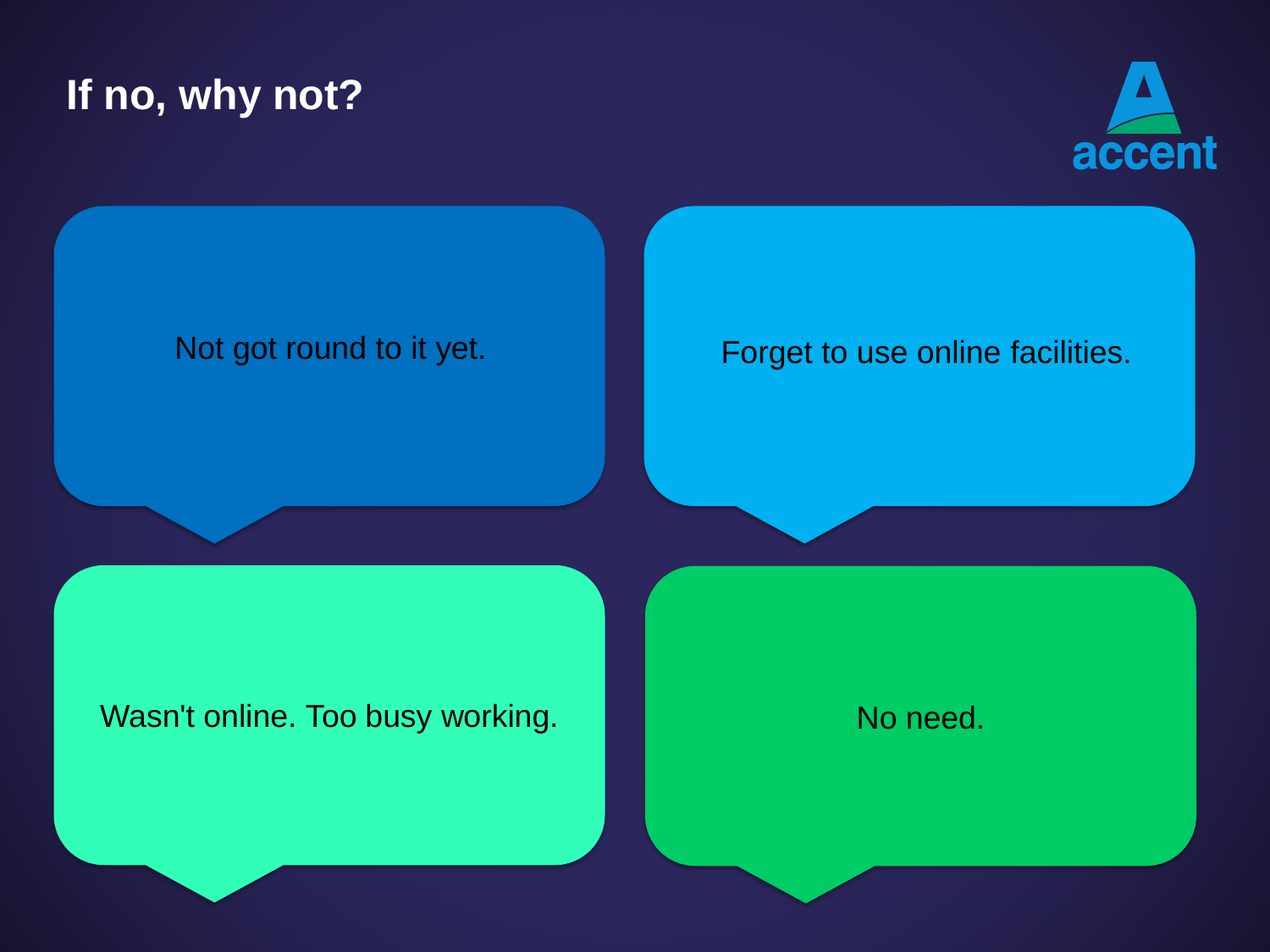## **Conclusions**



- Respondents had few criticisms of Let's Move. One respondent felt that the property descriptions were not detailed enough, and this sentiment was reflected in some of the comments that appeared later in the survey.
- All but two respondents felt that they were kept sufficiently informed about the progress of their application. In spite of this, 60% would have liked more regular updates. Most respondents would have liked to receive text message updates.
- Respondents would have liked more updates about the later stages of their application, for instance; the status of references, confirmation their application had been successful and moving dates.
- ¼ respondents raised a query about their application, usually to check its progress.
- None of the respondents reported problems using the website or completing the online forms, although a handful of respondents experienced problems creating an account or logging in.